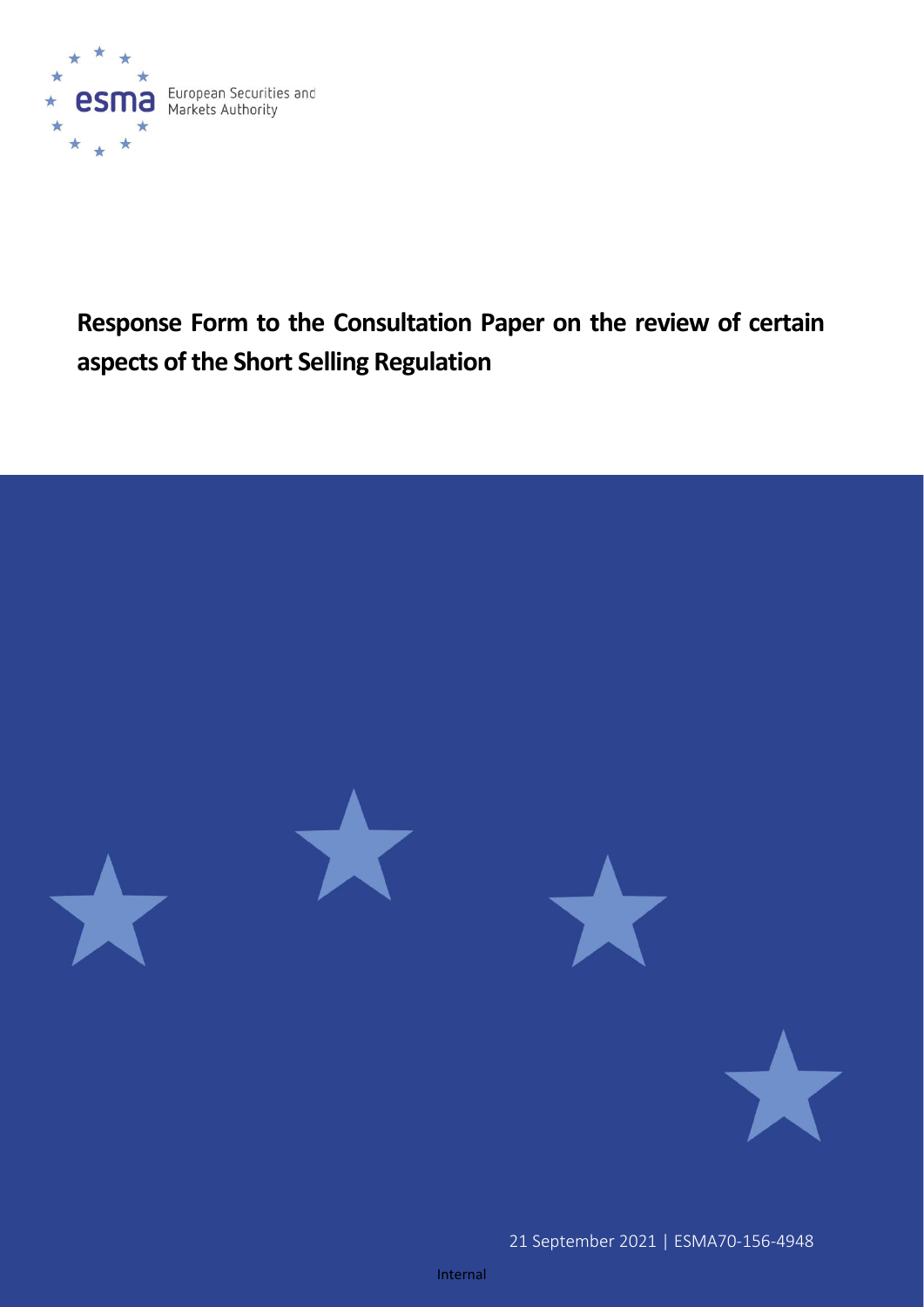

#### Responding to this paper

ESMA invites comments on all matters in this consultation paper and in particular on the specific questions. Comments are most helpful if they:

- respond to the question stated;
- indicate the specific question to which the comment relates;
- contain a clear rationale; and
- describe any alternatives ESMA should consider.

ESMA will consider all comments received by **19 November 2021.**

All contributions should be submitted online at [www.esma.europa.eu](http://www.esma.europa.eu/) under the heading 'Your input - Consultations'.

#### **Instructions**

In order to facilitate analysis of responses to the Consultation Paper, respondents are requested to follow the below steps when preparing and submitting their response:

1.Insert your responses to the questions in the Consultation Paper in the present response form.

- 2.use this form and send your responses in Word format (**pdf documents will not be considered except for annexes**);
- 3.Please do not remove tags of the type <ESMA\_QUESTION \_SSRR\_1>. **Your response to each question has to be framed by the two tags corresponding to the question.**
- 4.If you do not wish to respond to a given question, please do not delete it but simply leave the text "TYPE YOUR TEXT HERE" between the tags.
- 5.When you have drafted your response, name your response form according to the following convention: ESMA\_SSRR\_nameofrespondent\_RESPONSEFORM. For example, for a respondent named ABCD, the response form would be entitled ESMA\_SSRR\_ABCD\_RESPONSEFORM.
- 6.Upload the form containing your responses, **in Word format**, to ESMA's website (www.esma.europa.eu under the heading "Your input – Open Consultations" -> Consultation Paper on Review of MAR Guidelines on delay in the disclosure of inside information and interactions with prudential supervision").

#### **Publication of responses**

All contributions received will be published following the close of the consultation, unless you request otherwise. Please clearly and prominently indicate in your submission any part you do not wish to be publically disclosed. A standard confidentiality statement in an email message will not be treated as a request for non-disclosure. A confidential response may be requested from us in accordance with ESMA's rules on access to documents. We may consult you if we receive such a request. Any decision we make not to disclose the response is reviewable by ESMA's Board of Appeal and the European Ombudsman.

#### **Data protection**

Information on data protection can be found a[t www.esma.europa.eu](http://www.esma.europa.eu/) under the headin[g Legal Notice.](http://www.esma.europa.eu/legal-notice)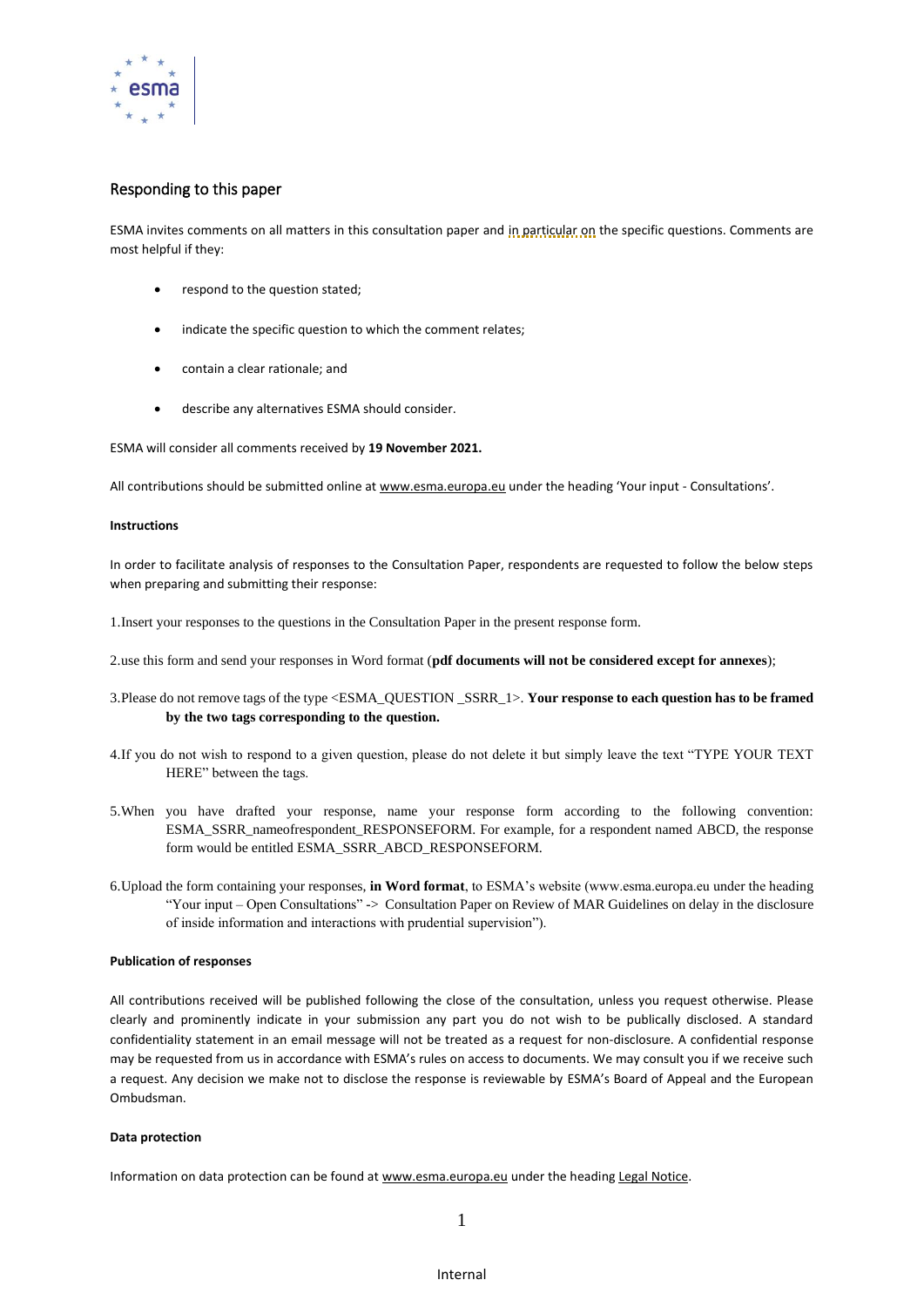

#### **Who should read this paper**

All interested stakeholders are invited to respond to this consultation paper. This consultation paper is primarily of interest to issuers of financial instruments admitted to trading or traded on a trading venue, investment firms, market makers, primary dealers, persons who engage in short sales or transactions resulting in net short positions. Responses are also sought from any other market participant including trade associations and industry bodies, institutional and retail investors, consultants and academics.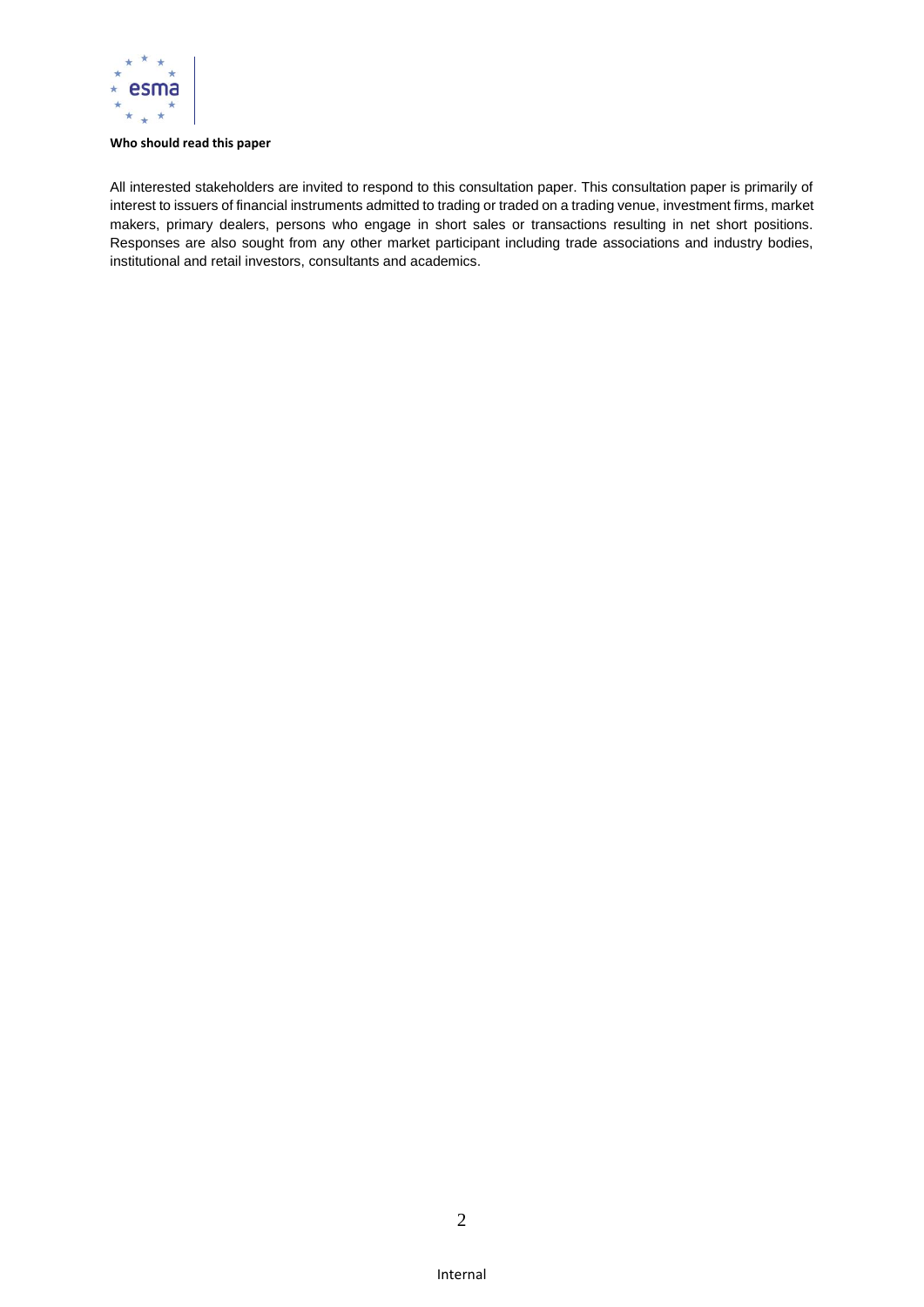

# General information about respondent

| Name of the company / organisation   | Deutsche Börse Group                        |
|--------------------------------------|---------------------------------------------|
| Activity                             | Regulated markets/Exchanges/Trading Systems |
| Are you representing an association? |                                             |
| Country/Region                       | Germany                                     |

## **Please make your introductory comments below, if any.**

## <ESMA\_QUESTION\_SSRR\_0>

Deutsche Börse Group (DBG) welcomes the opportunity to contribute to ESMA's consultation on the review of certain aspects of the Short Selling Regulation. We hope that our observations and comments from an infrastructure provider's perspective are considered helpful in establishing a comprehensive assessment of the existing regime and in deriving potential recommendations for targeted amendments to it.

We clearly support ESMA's efforts in observing the market developments in 2020 and analysing the effectiveness of regulatory interventions under the SSR regime. By and large, we observed that the regime with its well-conceived allocation of resources and competencies had proved efficient even under these extreme market circumstances in March/April 2020. Before providing some of our own findings and observations we see value in underlining that the short selling regime had been designed and implemented in a way that mandates relevant competent authorities to decide which measures to take – or to not take any measures. Importantly, these different approaches by competent authorities provide valuable insights into the effectiveness of the regime and the implications of supervisory intervention. We therefore agree that any amendments to the existing regime shall consider lessons learnt from the operational handling of the various measures within the given toolkit as well as a thorough analysis of the impact of the measures taken on the efficient functioning of markets and the preservation/restitution of orderly trading conditions. Importantly, various measures within the regime should include a currently existing exemption under Article 17 for market makers, who are the main liquidity providers on the market and thus, are essential, especially during crisis and highly volatile times.

While last year's developments surely provide valuable insights into how the regime works, authorities and policymakers should also be mindful that any conclusions on the need for potential amendments shall be based on a long-enough timeline with a sufficient number of observation points as well as findings and insights derived from academic research and practitioners' views.

It is important to note that the regime is an essential but not isolated part of the overall safety architecture of markets, and hence its effectiveness and appropriateness shall be seen in conjunction with other elements of this architecture. Short-selling bans are one element in a larger toolkit for competent authorities to ensure orderly trading conditions and avoid risks to market stability and integrity; they add to trading venues' mandatory arrangements designed, applied and constantly amended to prevent disorderly price changes of a financial instrument. Exchanges have various arrangements in place to prevent those which were used extensively during the market turmoil 2020 but proved their effectiveness to contain the increased volatility and to maintain and restore market confidence. The probability that the issue of extraordinary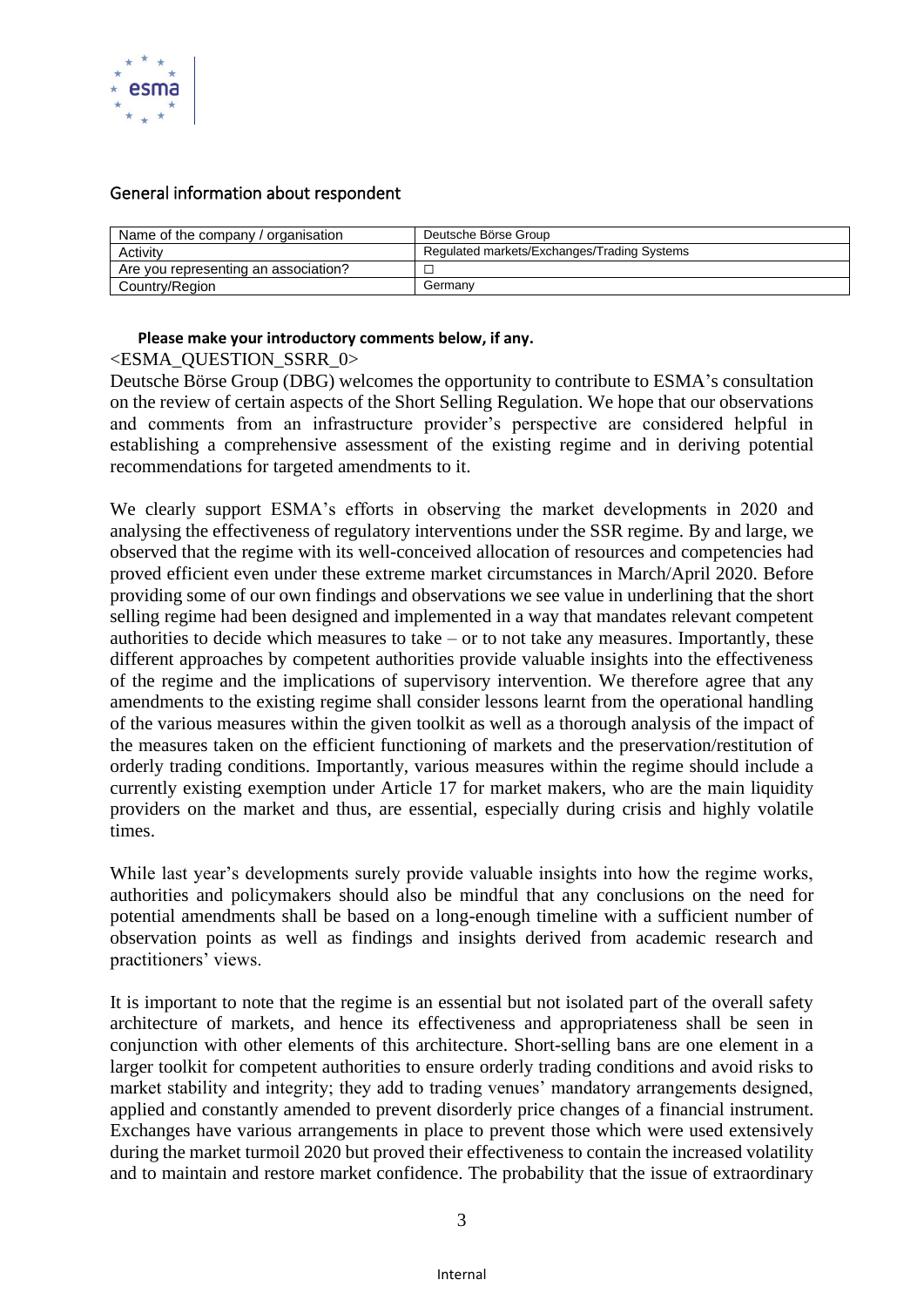

price change can be handled locally is higher with the use of all those available measures. This holds in particular against the background that price imbalances might in many cases have a "local" character and therefore, the assessment of whether the "local" price change had an influence on other related instruments and markets or have some more global effect should be done carefully by the relevant "local" authorities.

Existing safety measures to protect the integrity of the price discovery process such as volatility interruptions effectively fulfil the regulatory purpose of the SSR – which is to prevent prices from declining in a disorderly fashion. Imposing a ban on short-selling activities faces the challenge of determining a causal relationship between price declines and short selling activities and hence to state a clear and unambiguous justification for regulatory intervention. Furthermore, the mandatory safety mechanisms serve as efficient lines of defence to ensure orderly trading conditions and to protect the price discovery process in line with the respective MiFID II mandates and requirements. Importantly, ESMAs own analysis on circuit breakers' performance during 2020 had confirmed the effectiveness of these safety measures and had not identified any need for amendments (ESMA Risk Dashboard, June 2021; ESMA Report on Trends, Risks and Vulnerabilities No. 2/2021).

We consider this notion of a tightly integrated and well-functioning safety architecture with shared but also separate responsibilities and mandates as a necessary prerequisite to contextualize the empirical findings mentioned in ESMAs analysis and to assess the necessity of adaptations to the current regime, in particular to those components which address marketwide price dislocations and potentially systemic implications.

The following sections will short summarize our main observations and arguments. Please refer to the respective responses for a more detailed reasoning.

Our own empirical findings strongly suggest that in times of massive market movements during March and May 2020 liquidity consolidates at the place of price determination and seeks reliability. Importantly, we did not observe the intended effects of the ban on the development of prices and volatility in the basket of shares upon which short-selling prohibitions were imposed. While market downturn and recovery occurred simultaneously for all markets analyzed, these ban-markets on average declined more and recovered less. Furthermore, markets operating under a short-selling ban underperformed across different measures of market quality – liquidity, volatility, turnover – compared to an index without a ban (DAX).

This evidence confirms to our understanding vast parts of the academic literature on the detrimental impact of imposing bans on covered short selling positions. The WFE's [review](https://www.world-exchanges.org/news/articles/world-federation-exchanges-academic-review-short-selling-concludes-bans-are-disruptive-markets) of the academic literature has compiled empirical evidence which almost unanimously points towards short-selling bans being disruptive for the effective functioning of markets, as they are found to reduce liquidity, increase price inefficiency and hamper price discovery. This evidence suggests, contrary to regulatory objectives, that banning short selling during periods of heightened uncertainty exacerbates market volatility. We also ask ESMA to take into consideration not to undermine global investors' confidence into the efficiency of EU financial markets, in particular against the background that other leading financial market jurisdictions do not impose prohibitions on covered short sales.

Short selling is a critical underpinning of efficient price discovery and liquidity provision. Moreover, a great many investment and risk management strategies rely on the ability to take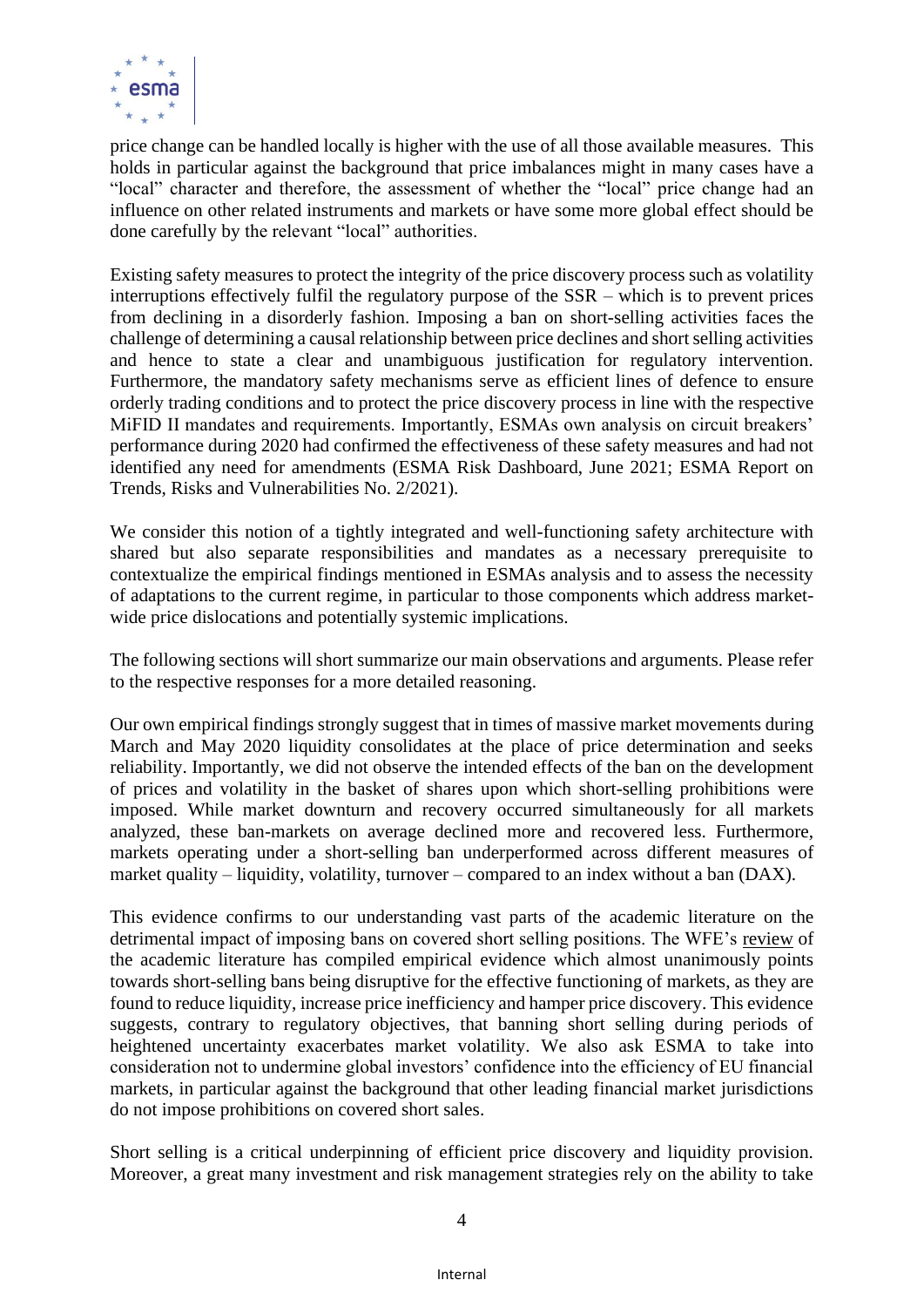

'long' and 'short' positions. These benefit a wide range of ordinary investors including pension funds and local governments. The loss of these benefits would need to be carefully balanced before determining that any intervention to prevent short selling was appropriate. Therefore, concentrating the power to issue a long-term ban with one RCA also for financial instruments which are not even traded within the jurisdiction of this RCA does not seem to be an appropriate allocation of competences between national authorities given the significant impacts a long term ban will have on local markets.

While it is important to effectively address events and developments constituting a threat to financial stability and market confidence in a harmonized way given the close inter-linkage between some EU-markets, it is also necessary to involve national competent authorities of affected markets in case of long term measures to ensure that the proportionality principle is applied appropriately. The decision whether a long term emergency measure is necessary to address the threat and whether the detrimental effects are not disproportionate to the benefits should be based on all relevant expertise which requires to involve the national authorities where the financial instrument is admitted to trading in order to ensure that their expertise is brought into the decision making process.

We therefore disagree with the proposed changes to Article 20 and Article 28 SSR. Clear responsibilities, rules for decision-making and procedures that allow for efficient processes to handle situations of especially, market stress, are of importance. However, we consider that some discretion by RCAs should remain in order to avoid redundancies and organizational overhead, therefore, ESMA needs to focus on ensuring that legislation is implemented as intended by the legislator.

Further, we question that the list of adverse events and developments in Article 24(1) of Delegated Regulation 918/2012 should be amended. Currently, the list consists of the triggers related to financial markets, e.g. crisis, bankruptcy etc. Pandemic or epidemic is a widespread occurrence of a disease that based on previous years' experience most likely would have an economic and financial effect. However, ESMA and RCAs should focus on the financial markets and on the events on those financial markets and not global catastrophes.

While we take note that ESMAs analysis and considerations regarding uncovered short selling are solely focused on shares and hence do not take into account potential amendments of the regime for other financial instruments, we would also see value in raising ESMAs attention to uncovered short selling activities in sovereign bonds. Article 13 is exempting participants that hedge economic exposure to a bond that is correlated to such government bond. A CCP's default management is hedging economic exposure to the very same bond it is selling. Article 17 is exempting market making activities. Proper default management execution is key to functioning repo markets and efficiency of the financial system. That is why we request adding the CCP to the exemptions for default management purposes.

DBG is of the opinion that a comprehensive database may be a good tool to enable supervisory authorities to properly monitor and analyze market developments with a view to protect market participants, to prevent unlawful behaviors and to ultimately ensure stability. Before concluding on the necessity and design choices of such supervisory database, we encourage ESMA and RCAs to reflect on the prerequisites that shall be met to provide a meaningful contribution for supervisory practices across the EU.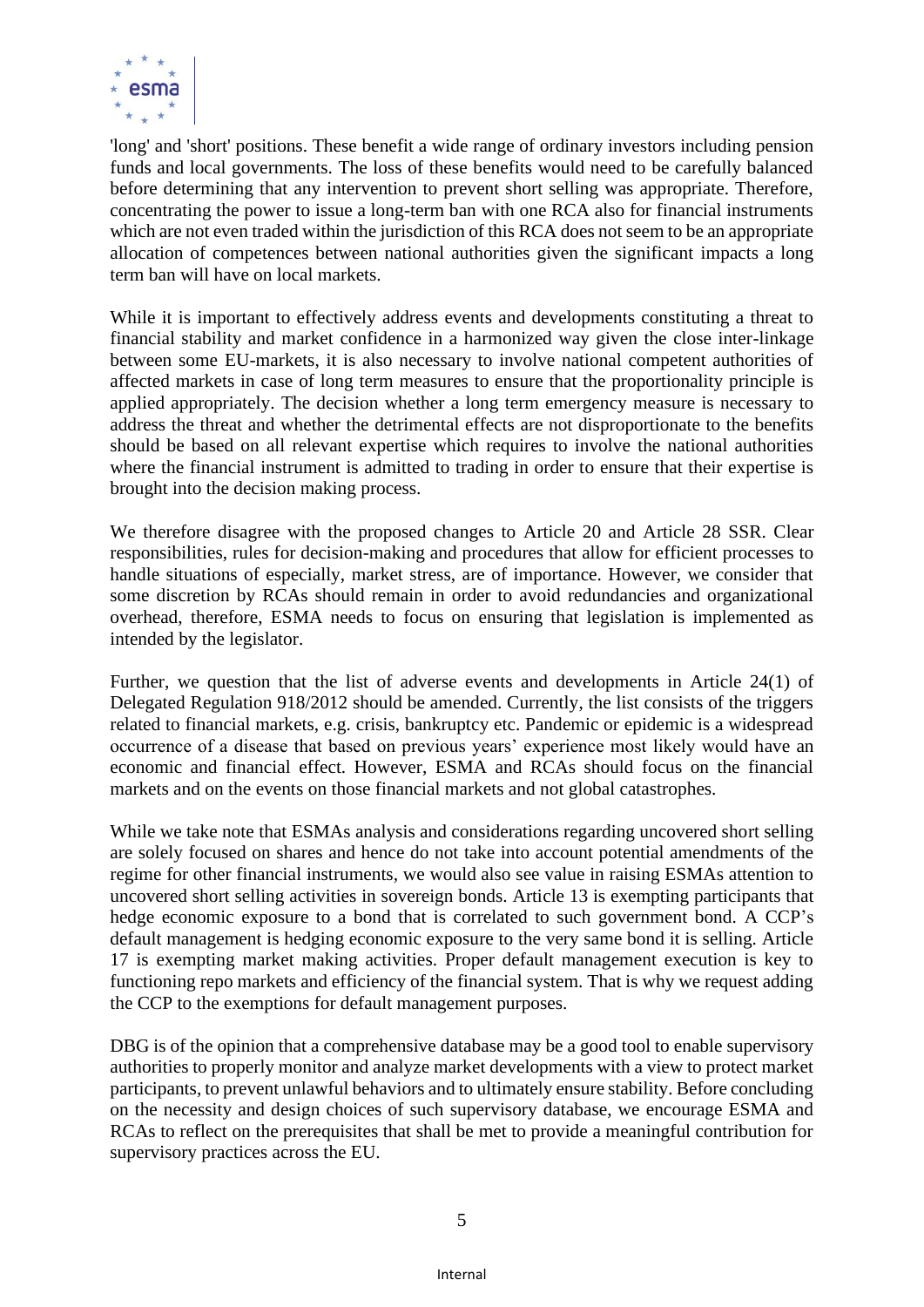

Importantly, we call to integrate a potential centralized database into the existing balanced allocation of legal responsibilities and mandates among authorities for deciding on supervisory measures into short selling. Furthermore, we see value in re-assessing the operational and functional challenges that come with an aggregation of data from different sources. Finally, given that supervisory data sets entail sensitive data which are compiled and reported for clearly determined and legally mandated supervisory purposes only, a potentially undefined re-use of supervisory data by other stakeholders would be questionable. Any data sharing that would facilitate the re-use of data for other purposes than those originally mandated shall be weighed against the principles of data protection and confidentiality.

#### <ESMA\_QUESTION\_SSRR\_0>

# **Q1 Does ESMA's analysis confirm the observation that you made in your perimeter of competency? Please provide data to support your views?**

## <ESMA\_QUESTION\_SSRR\_1>

DBG will present some of the findings from our own analysis conducted in 2020 in a condensed manner. We do of course stand ready to provide further insights if and as considered helpful by ESMA. We compared the impact of the COVID-19 crisis on indices of equity markets in Europe comprising both markets with a short selling ban (the 'ban basket') and markets without a ban (the 'non-ban basket').

The COVID-19 crisis clearly runs through three phases from January to May 2020: Pre-crash period (until 20 February), the Crash period (from 20 February to 18 March), and the Post-crash period (from 18 March onwards). The crash starts for all markets simultaneously with a downturn on 20 February. That phase ends for all markets on 18 March with beginning of the recovery. Our findings suggest that the market recovery started with the introduction of the short selling bans, but with stronger recovery for indices without a short selling ban. On average, the ban basket seems to have declined more (-42,2%) and recovered less (19,8%) compared to the non-ban basket (-34% / 25,2%). The DAX marginally had the strongest decline and the strongest recovery within the non-ban basket and performed better than all indices for which a short-selling ban had been imposed.

While volatility in Europe (VSTOXX) and globally (VIX) developed similarly, a comparison of volatility between the Germany (VDAX) and the France (VCAC) reveals a parallel performance with VDAX being marginally higher during the ban period. Two other volatility measures – return volatility and the price range between highest and lowest trade price per trading day – show a better performance for the DAX than for the CAC. In addition to DAX / CAC comparisons of volatility, we conducted an analysis of market quality with respect to liquidity and turnover of the two indices during the COVID-19 crisis. The DAX shows better performance in both dimensions. The bid-ask spreads suggest a higher liquidity of the DAX as a non-ban index compared to the CAC with a short selling ban. The turnover measure shows similar behavior of DAX and CAC in the first two phases with the DAX leading in relative turnover. During the ban period that gap between CAC and DAX even widens.

In sum, our findings suggest that in times of massive market movements during March and May 2020 liquidity consolidates at the place of price determination and seeks reliability, then and even more then, all types of flow, also short sellers, should participate in markets on equal terms. In our analysis, intended effects of the ban on the development of prices and volatility in the European ban basket could not be observed. While market downturn and recovery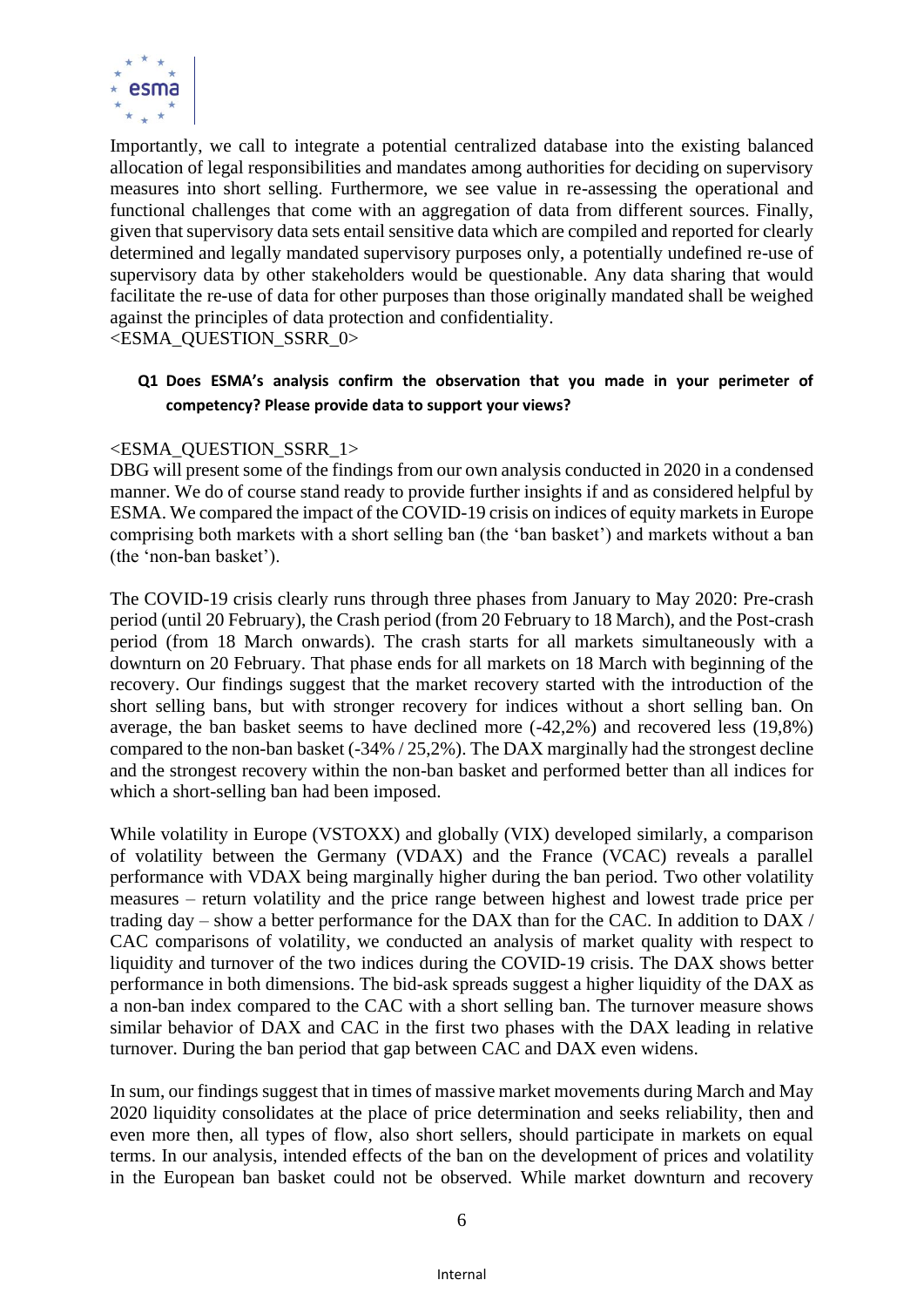

occurred simultaneously for all markets analyzed, ban-markets on average declined more and recovered less. The non-ban basket on average performed even better than the ban basket in the phase when all market recovered. At the same time, we observe, that in a ban market (CAC) measures of market quality – liquidity, volatility, turnover – performed less favourable compared to an index without a ban (DAX).

ESMA's own analysis on the impact of long-term short selling bans appears to be inconclusive, for example the deterioration of liquidity for banned stocks versus reduced volatility and there is no clear evidence as regards displacement. Instead we conclude that the observations in our sample of analysis confirm that short selling bans are detrimental to markets and market participants.

Furthermore, we believe that in this consultation paper the academic literature has not been properly reflected and that the selection of arguments appears to be incomplete as reasoning of RCAs that did not impose bans is not sufficiently referred to. We would like to point to the vast amount of academic research on the impact of imposing bans on covered short selling positions. The WFE's [review](https://www.world-exchanges.org/news/articles/world-federation-exchanges-academic-review-short-selling-concludes-bans-are-disruptive-markets) of the academic literature has compiled empirical evidence which almost unanimously points towards short-selling bans being disruptive for the effective functioning of markets, as they are found to reduce liquidity, increase price inefficiency and hamper price discovery. This evidence suggests, contrary to regulatory objectives, that banning short selling during periods of heightened uncertainty exacerbates market volatility.

DBG shares ESMA's view that the current framework supports RCA's capacity to address concerns on financial stability and we therefore agree it should remain available to RCAs in case of developments impacting the resiliency of financial markets. However, DBG questions the alleged need for operational improvements and calls ESMA to carefully re-consider the changes to the scope and competencies of the regime. <ESMA\_QUESTION\_SSRR\_1>

## **Q2 What are your views on the proposed clarifications?**

## <ESMA\_QUESTION\_SSRR\_2>

DBG agrees with ESMA's proposal to replace the outdated reference to Delegated Regulation  $1287/2006$  in Art.  $2(1)(i)(v)$  SSR with a reference to RTS 22 with the result that the RCA for instruments covered by Article  $2(1)(i)(v)$  SSR coincides with the competent authority of the most relevant market in terms of liquidity for transaction reporting as identified pursuant to RTS 22.

While we concur with the proposed clarifications, we ask ESMA to read our responses to Questions 2 and 3 in conjunction, given the potential implications that may result from the proposed amendments to Art. 20(2) SSR. <ESMA\_QUESTION\_SSRR\_2>

#### **Q3 Do you agree with the proposed clarification?**

## <ESMA\_QUESTION\_SSRR\_3>

ESMA's proposal to amend Art. 20 (2) SSR so that the RCA for a particular share would be able to not only issue a long term ban for that share but at the same time would be able to impose a long term ban also on other financial instruments referencing to that share and for which this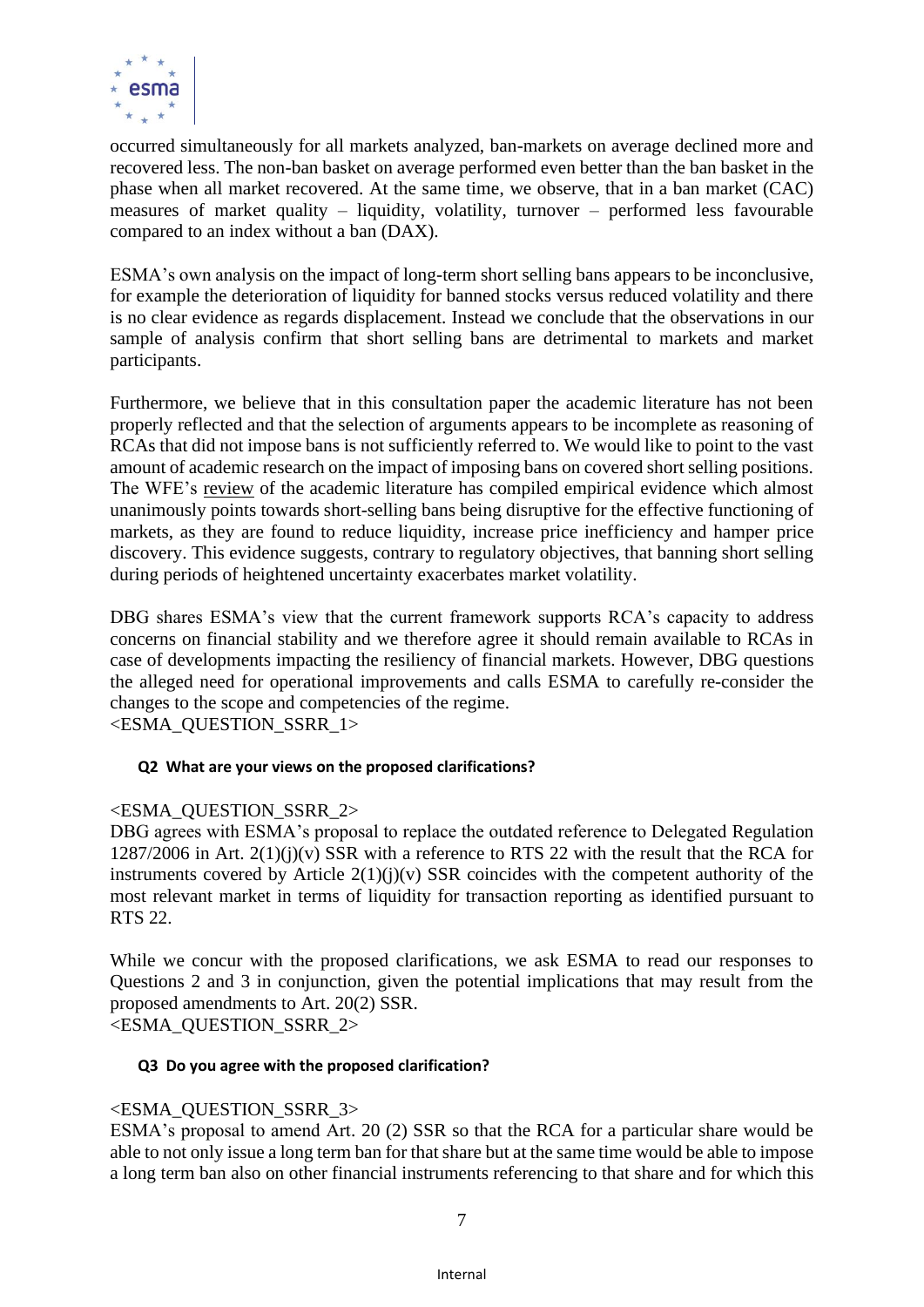

authority also was the RCA according to Art. 2(1)(j) SSR would reinforce concentration of intervention powers with one individual national authority as the SSR does not provide for an alignment procedure in case the RCA according to Art. 2 (1)(j) SSR does not coincide with the national authority of the jurisdiction where the financial instrument is admitted to trading or is traded on a venue. In this respect we note that the most relevant market in terms of liquidity for transaction reporting as identified pursuant to Art. 16 (5)(a) RTS 22 for derivative based on that share is the most relevant market for that security. Hence, the RCA for a particular share would be in a position to impose a long-term short selling ban for that share and at the same time could impose a long-term ban for derivatives based on that share. Such distribution of intervention powers would not only lead to a substantial concentration of intervention powers with one individual national authority but at the same time would exclude the national authorities of jurisdictions where the instrument is traded on a trading venue from participation in the decision making process in case the RCA for that share is also the RCA for that financial instrument according to Art  $2(1)(j)(v)$  SSR.

In this regard we want to stress that short selling is a critical underpinning of efficient price discovery and liquidity provision. Moreover, a great many investment and risk management strategies rely on the ability to take 'long' and 'short' positions. These benefit a wide range of ordinary investors including pension funds and local governments. The loss of these benefits would need to be carefully balanced before determining that any intervention to prevent short selling was appropriate. Therefore, concentrating the power to issue a long-term ban with one RCA also for financial instruments which are not even traded within the jurisdiction of this RCA does not seem to be an appropriate allocation of competences between national authorities given the significant impacts a long term ban will have on local markets.

While it is important to effectively address events and developments constituting a threat to financial stability and market confidence in a harmonized way given the close inter-linkage between some EU-markets, it is also necessary to involve national competent authorities of affected markets in case of long term measures to ensure that the proportionality principle is applied appropriately. The decision whether a long term emergency measure is necessary to address the threat and whether the detrimental effects are not disproportionate to the benefits should be based on all relevant expertise which requires to involve the national authorities where the financial instrument is admitted to trading in order to ensure that their expertise is brought into the decision making process.

<ESMA\_QUESTION\_SSRR\_3>

# **Q4 What are your views regarding the exclusion or, alternatively, a percentage–based weighting approach, for indices, baskets and ETFs in the context of long – term bans?**

## <ESMA\_QUESTION\_SSRR\_4>

DBG confirms the first aspect of ESMA's assessment. Those instruments are indeed primarily used for hedging market-wide risk as well as taking positions on broader market movements rather than taking positions in single shares. This is also evident by the risk spreading requirements imposed on index-tracking UCITS ETFs, i.e. UCITS regulations require that UCITS funds comply with certain investment restrictions aimed at ensuring a minimum level of diversification within the fund's investment portfolio. Furthermore, index-tracking UCITS ETFs have to demonstrate that the underlying index represents an adequate benchmark of the market to which it refers, thus again underlining the main objective of these instruments, which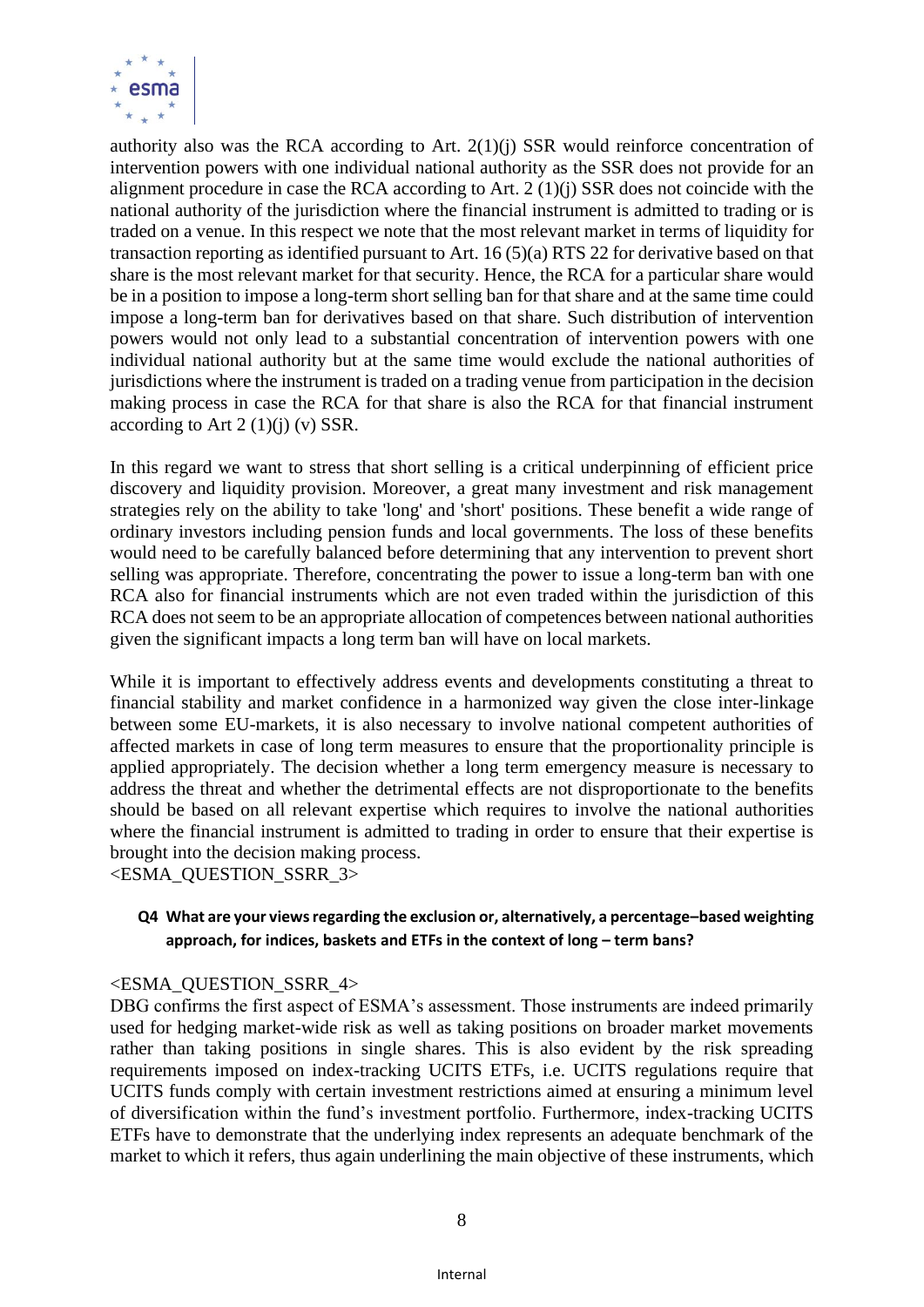

is to provide investors with market-wide exposure rather than taking positions in individual shares.

Since these instruments are primarily used for market-wide investment purposes, any shortselling restriction of such instruments could lead to severe unintended consequences in their usage and functioning from an investor perspective, e.g. spreads of affected UCITS ETFs may widen significantly due to the removal of liquidity from the market and may thus reduce the overall attractiveness of such products for investors. Consequently, such products may no longer effectively serve their intended purpose of providing cost-effective exposure to the underlying market.

Also, if such instruments or derivatives on such instruments can no longer be sold short for hedging purposes, investors may actually have to sell the underlying shares themselves in order to reduce their overall risk position, thus potentially triggering further sales of shares with short selling prohibitions imposed.

DGB also agrees with second aspect of ESMA's assessment (different bans imposed by different RCAs may potentially make the same index, basket, ETF subject to different restrictive measures, whose scope may vary or even conflict with each other). The same holds true for the derivatives on indices, baskets or ETFs. The indirect inclusion of such instruments into the bans led to a confusion and difficulties in scope identification during last year. The inclusion of indices, baskets and ETFs into the long-term bans would result in a highly complex and intransparent framework which should be avoided at all cost. <ESMA\_QUESTION\_SSRR\_4>

# **Q5 Do you agree with the proposed alignment of the conditions to adopt measures under Article 20 and Article 28 of SSR?**

# <ESMA\_QUESTION\_SSRR\_5>

DBG disagrees with the proposed changes to Article 28. Clear responsibilities, rules for decision-making and procedures that allow for efficient processes to handle situations of especially, market stress, are of importance. However, we consider that some discretion by RCAs should remain in order to avoid redundancies and organizational overhead, therefore, ESMA needs to focus on ensuring that legislation is implemented as intended by the legislator.

Importantly, there is a difference between improving consistency and convergence on the one hand side and asking for more ESMA powers on the other. It is crucial to recognize that competent authorities play a key role regarding direct supervision, they have the expertise required to fulfill supervisory functions for their markets. Perhaps it would be helpful to have ESMA participating rather as an observer with RCAs to support supervisory convergence. At the moment, we consider the cooperation between the competent authorities and ESMA to work smoothly. We would like to encourage ESMA to abstain from decisions that might lead to a deterioration of the current setup.

<ESMA\_QUESTION\_SSRR\_5>

# **Q6 Do you agree with the proposed amendments to Article 24 of Delegated Regulation 918/2012?**

<ESMA\_QUESTION\_SSRR\_6>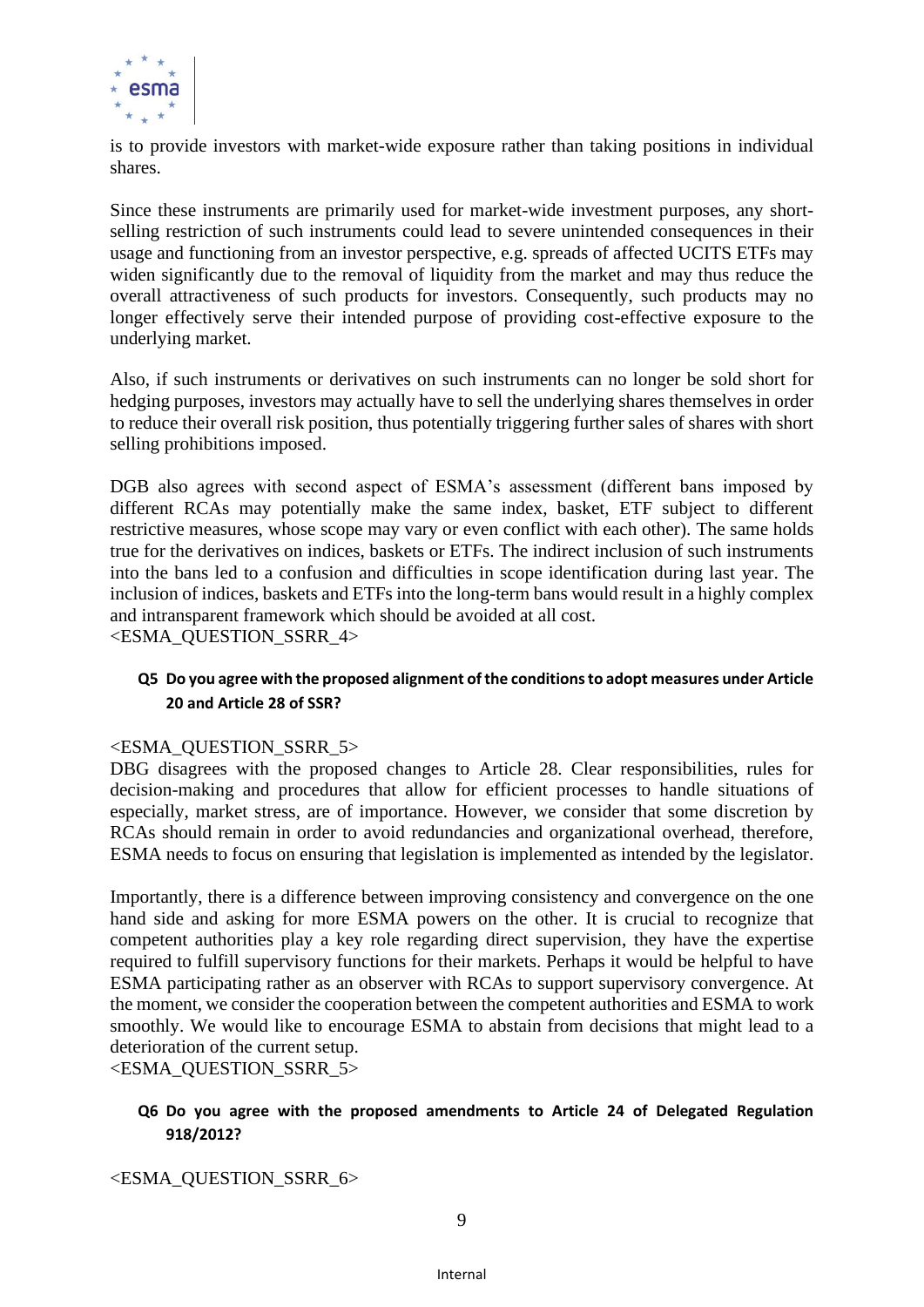

DBG disagrees with ESMA that the list of adverse events and developments currently contained in Article 24(1) of Delegated Regulation 918/2012 should be amended. Currently the list consists of the triggers related to financial markets, e.g. crisis, bankruptcy etc. Pandemic or epidemic is a widespread occurrence of a disease that based on previous years' experience most likely would have an economic and financial effect. However, ESMA and RCAs should focus on the financial markets and on the events on those financial markets and not global catastrophes.

<ESMA\_QUESTION\_SSRR\_6>

# **Q7 Do you agree with the proposed amendments to the SSR and, more specifically, the mediation procedure under Article 23 of SSR?**

# <ESMA\_QUESTION\_SSRR\_7>

DBG is supporting the intention of ESMA to increase transparency and improve coordination of publication of the information concerning the short-term short selling ban on the adopting RCA's and ESMA's website that would help all market participants to have the most up-todate information.

However, DBG does not support the proposal in point c) that does not allow RCAs to oppose a short-term ban meaning that the RCA of the relevant market would have a power to introduce short-term measures on the same stocks traded on various markets as well as related instruments that contribute to increasing NSPs. This is especially relevant for derivatives markets where liquidity is not with the most relevant exchange of the underlying. In such cases ESMA should recognize the individual judgment and expertise of the RCAs especially in case the short-term ban is referring to a national incident or event. Additionally, in case of any significant price movements of a derivative price, exchanges have risk mechanisms and volatility interruptions in place that would be triggered and would help to ensure orderly trading on our trading venue during highly volatile and stressed market phases.

However, we agree with ESMA that short-term short selling bans should be limited to shares and debt instruments and not extended to indices or derivatives that are rather used for hedging purposes.

<ESMA\_QUESTION\_SSRR\_7>

# **Q8 What are your views on ESMA's proposal to include subscription rights in the calculation of NSPs in shares?**

<ESMA\_QUESTION\_SSRR\_8> TYPE YOUR TEXT HERE <ESMA\_QUESTION\_SSRR\_8>

> **Q9 Do you agree with this proposal to reinforce the third-party's commitment? If not, please elaborate. If yes, would you either (A) keep the three types of locate arrangements, but increase the level of commitment of the third party to a firm commitment for all types of arrangements, or (B) simplify the regime to keep only one type of firm locate arrangement?**

<ESMA\_QUESTION\_SSRR\_9>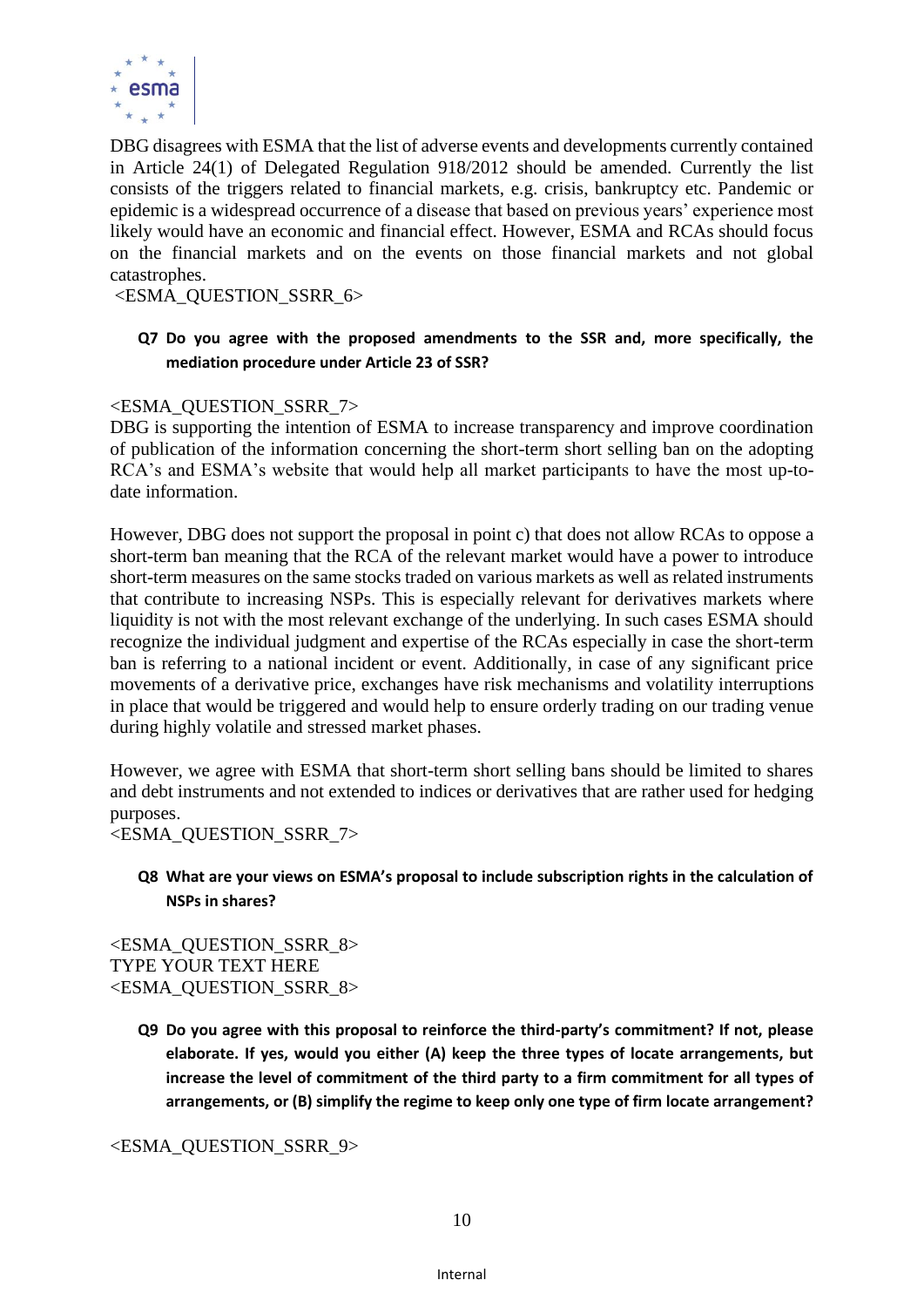

While we take note that ESMAs analysis and considerations regarding uncovered short selling are solely focused on shares and hence do not take into account potential amendments of the regime for other financial instruments, we would also see value in raising ESMAs attention to uncovered short selling activities in sovereign bonds. The following part will explain in more depth why a CCP's default management process follows the logic of reducing economic exposures and therefore should be exempt from the restrictions on uncovered short sales in sovereign debt resulting from Art. 13 of (EU) No 236/2012. We think the upcoming review of the Short Selling Regulation provides a suitable opportunity to further improve default management procedures and would be grateful if ESMA would take our argumentation into consideration.

The overall goal of CCP default management is to provide stability to the financial markets. The CCP acts as a buyer to every seller and vice versa. In case of a defaulting member, default management takes over the positions (obligations) of the defaulted party and assures the fulfilment of these versus the counterparty on the other side of the trades. Default management is key to prevent wider contagion of default risk in the system.

When a clearing member defaults while having open repo positions (the front leg has settled while the term leg has not yet settled), the CCP takes over the future obligations, e.g. in the case of a cash taker default, the CCP will have to deliver cash at a future date T+n and will receive a security at T+n. Therefore, the CCP is economically long the bond, and to offset the market risk the CCP will need to sell the bond and borrow this exact bond in a reverse repo transaction at time T.

Default management should first do the cash bond trade and then do the corresponding repo as a second step, as the main risk to the CCP and wider financial system is on the outright bond trade. In the event of a cash taker trade, where the underlying deal collateral is government bonds, the prohibition of uncovered short selling (Art. 13 of (EU) No 236/2012) forces the Default Management Procedure (DMP) to execute the repo first and only sell the bond in a second step. This increases the time it takes to hedge the risk, exposing the CCP to further market moves. Furthermore, when asking for (reverse) repo quotes the CCP discloses important trading information to market participants at a sensitive time.

The CCP is not economically short the bond. The reverse repo is only needed to bridge the time between the delivery of the sale and the receipt of the identical security in the term leg of the original repo. The CCP has sufficient connections to market makers and market access to assure a proper reverse repo coverage for timely settlement.

Article 13 is exempting participants that hedge economic exposure to a bond that is correlated to such government bond. The CCP default management is hedging economic exposure to the very same bond it is selling. Article 17 is exempting market making activities. Proper default management execution is key to functioning repo markets and efficiency of the financial system. That is why we request adding the CCP to the exemptions for default management purposes.

<ESMA\_QUESTION\_SSRR\_9>

# **Q10 Do you agree with this introducing a five-year-long record-keeping obligation for locate arrangements? If not, please justify your answer.**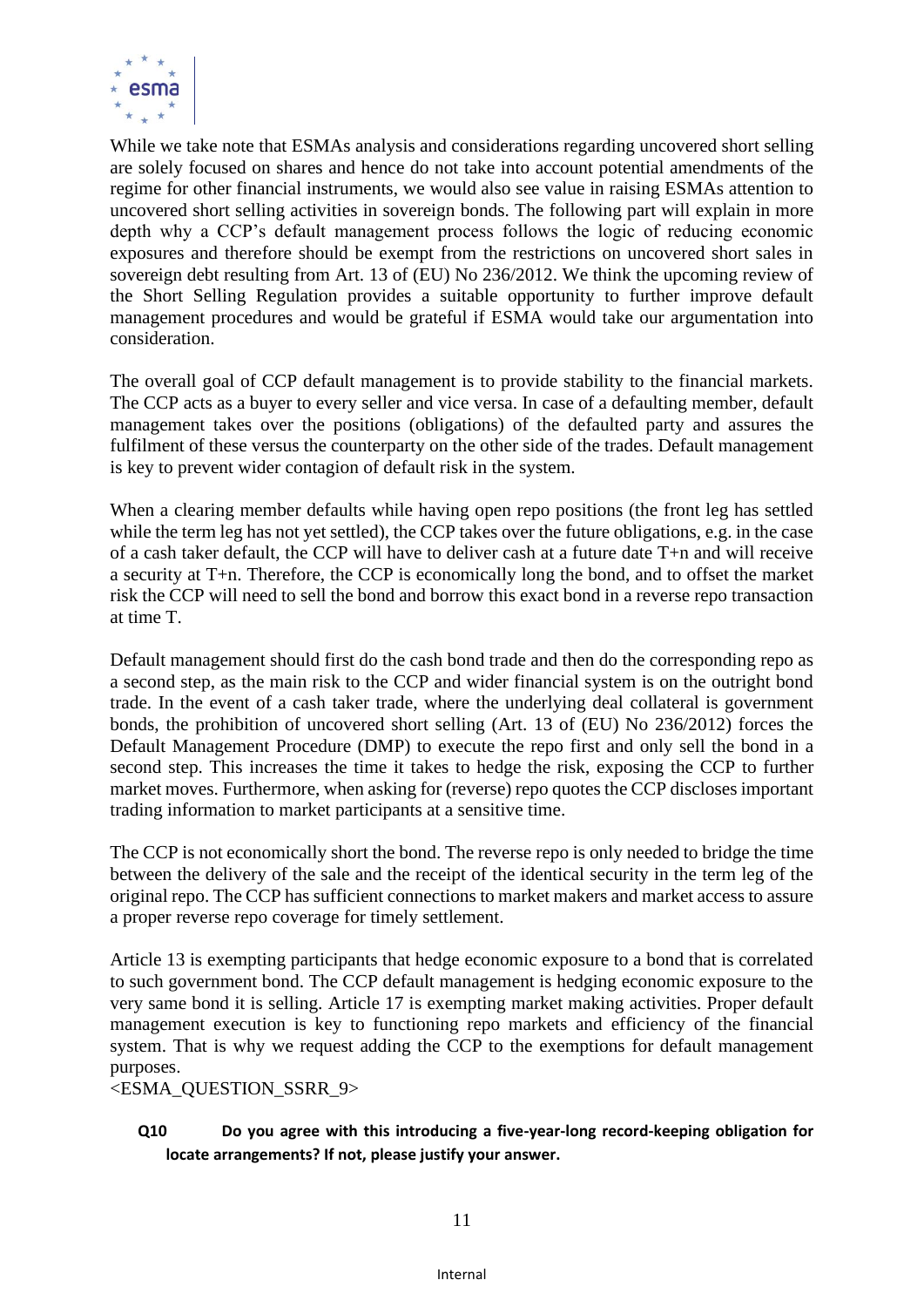

<ESMA\_QUESTION\_SSRR\_10> TYPE YOUR TEXT HERE <ESMA\_QUESTION\_SSRR\_10>

> **Q11 Do you agree with reinforcing and harmonising sanctions for "naked short selling" along the proposed lines? If not, please justify your answer.**

<ESMA\_QUESTION\_SSRR\_11> TYPE YOUR TEXT HERE <ESMA\_QUESTION\_SSRR\_11>

# **Q12 Do you consider that shares with only 40% of their turnover traded in a EU trading venue should remain subject to the full set of SSR obligations?**

## <ESMA\_QUESTION\_SSRR\_12>

DBG is of the opinion that Article 16 of SSR still permits an adequate monitoring of the relevant shares. ESMA has not provided any evidence that short selling on shares with significant trading volumes within the EU have an impact on the rest of the market in the form of potential systemic risks, abusive behaviour or creation of disorderly trading conditions for the EU markets where they are traded.

In addition, we would see a big complexity in tracking the turnover at different points in time, as it is constantly changing number. Shares traded around the threshold could potentially get in and out of scope from one day to another, which might create a confusion between market participants, competent authorities and exchanges.

<ESMA\_QUESTION\_SSRR\_12>

# **Q13 Do you consider that NCAs should take any other qualitative but specific parameter into account in the identification of the shares subject to the full set of SSR obligations even if they are more heavily traded in a third-country venue? If yes, please elaborate**

<ESMA\_QUESTION\_SSRR\_13> No, please also see our response to question 12. <ESMA\_QUESTION\_SSRR\_13>

**Q14 Would you modify the threshold for the public disclosure of significant NSPs in shares? If yes, at which level would you set it out? Please justify your answer, if possible, with quantitative data.**

<ESMA\_QUESTION\_SSRR\_14> DBG concurs with ESMAs preliminary views and is not in favor of modifying the threshold for public disclosure of significant NSPs. <ESMA\_QUESTION\_SSRR\_14>

**Q15 Would you agree with the publication of anonymised aggregated NSPs by issuer on a regular basis? If yes, which would be the adequate periodicity for that publication?**

<ESMA\_QUESTION\_SSRR\_15>